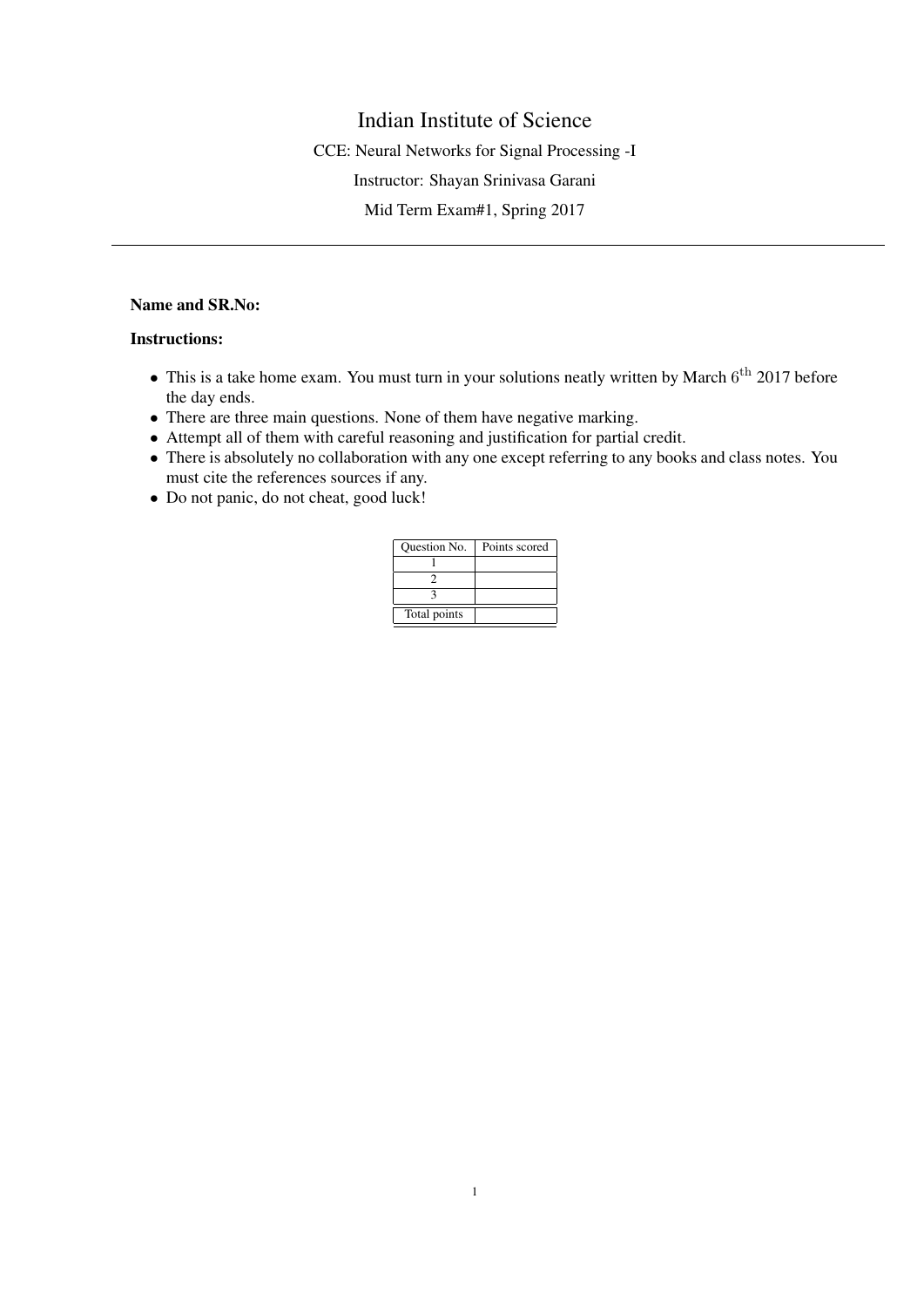PROBLEM 1: This problem has 3 parts.

- (1) Construct a recurrent neural network with 3 input, 3 hidden and 3 output neurons. Write down the equations at each stage of the network. Assume that self loops are avoided. (5 pts.)
- (2) Consider an autoregressive process given by  $y[n] = \sum_{n=1}^{M}$  $i=1$  $w_iy[n-i] + v[n]$  where  $v[n]$  is a zero mean Gaussian noise with variance  $\sigma^2$ . Here, M is the memory order. Is this process scale and time translation invariant? Justify. How could these invariances be used in neural networks? (5 pts.)
- (3) Consider a multilayer neural network where neurons operate in the linear region. This network is equivalent to a single layer feed forward network. Justify if the statement is true or false. (10 pts.)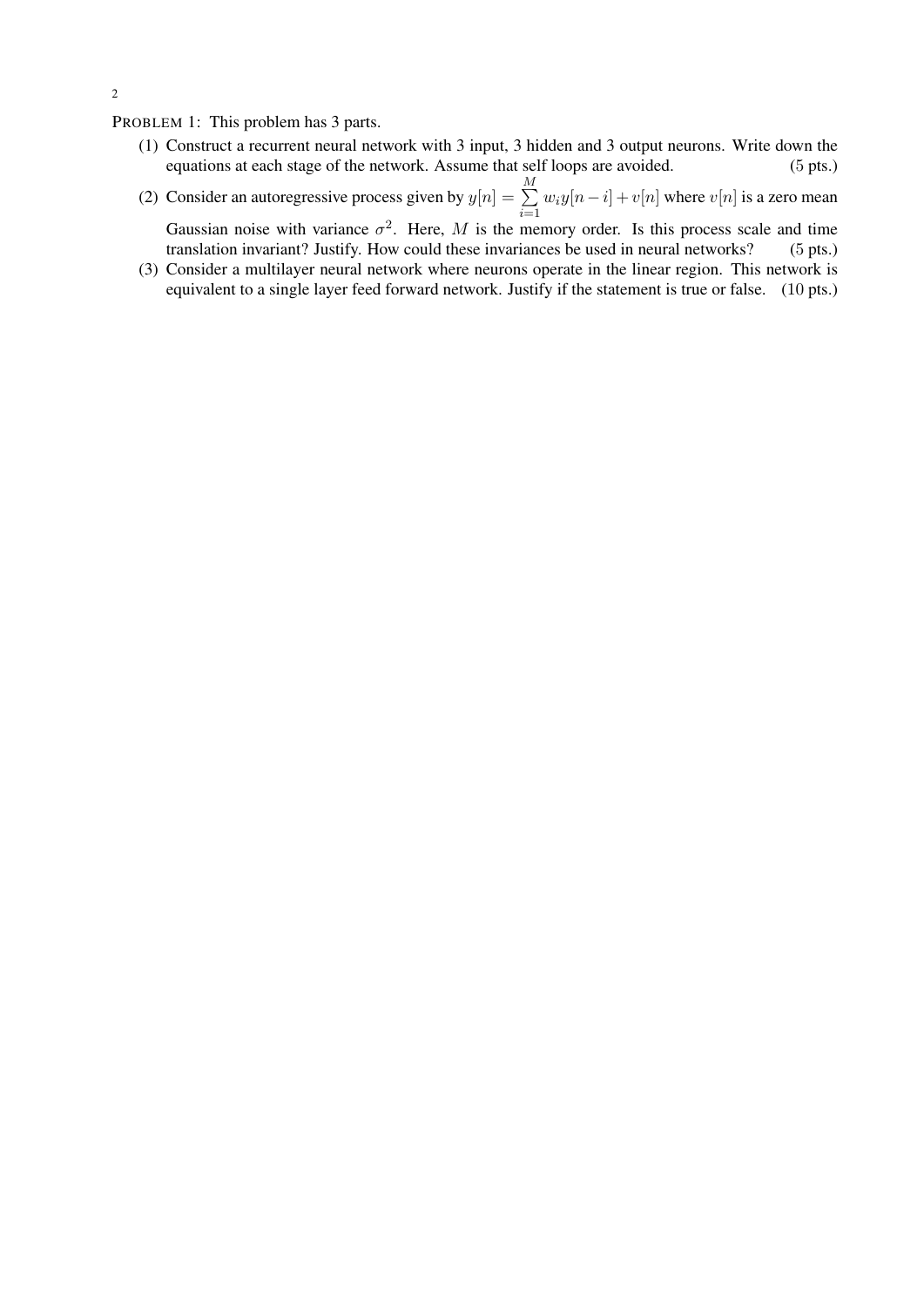PROBLEM 2: This problem has 2 parts.

(1) Consider two 1D Gaussian distributions with densities  $\mathcal{N}(3, 10)$  and  $\mathcal{N}(-3, 5)$ . Assuming a set of samples are drawn from these distributions with equal apriori probabilities. Are they linearly separable. Design a classifier for separating them. Show all your steps carefully. (10 pts.)  $-(\mathbf{w}^T\mathbf{x}),$ 

(2) Consider the cost function for a perceptron based on misclassified samples.  $J_p(\mathbf{w}) = \sum$  $\mathcal{S}(\mathbf{w})$ 

where  $\mathcal{S}(w)$  is the set of samples misclassified by the perceptron for a choice of the weight vector w. The outputs are misclassified if  $w^T x \leq 0$ . Interpret the cost function  $J_p(w)$  geometrically. Using gradient descent, derive an update rule for adjusting the weights for this perceptron. Prove that your result converges mathematically. (25 pts.)